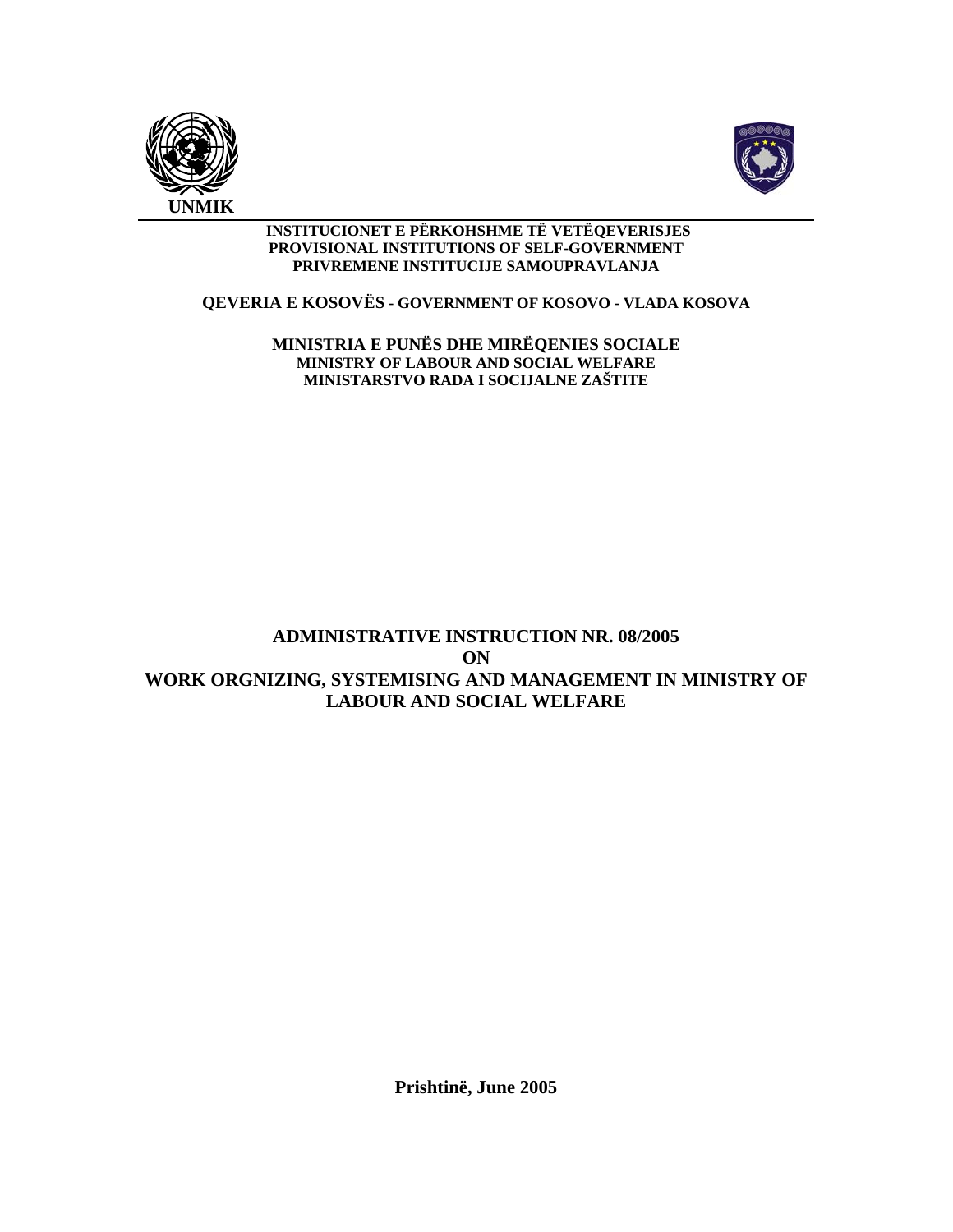In accordance with Article 1 paragraph 1.3, 1.6 and 1.7 of the Regulation on Executive Branch of Provisional Institutions of Self-Government in Kosova Nr.2001/19 of 13.09.2001.

Taking under consideration the appendix VII of the Regulation 2001/19, on Executive Branch of Provisional Institutions of Self Government in Kosova,

With a purpose of increasing the quality and efficacy at work within MLSW, Minister of Ministry of Labour and Social Welfare issues this:

## **ADMINISTRATIVE INSTRUCTION NR.08/2005 ON WORK ORGANIZING, SYSTEMIZING AND MANAGEMENT IN MINISTRY OF LABOUR AND SOCIAL WELFARE**

#### **Article 1 The purpose of issuing this Administrative Instruction**

**1.1** The purpose of issuing this Administrative Instruction is:

- Adjustment and definition of organizing and systemizing of works in MLSW,
- Adjustment of management of organizational structures of MLSW and,
- Adjustment of structuring in functional and institutional principle in MLSW.

#### **Article 2 Pureview and mission of MLSW**

## **2.1 Ministry of Labour and Social Welfare (MLSW):**

- Creates policies and strategies in employment field, social welfare, professional qualification and employees' safety at work.
- Drafts and prepares legislation in employment field, social welfare and other laws from its pureview,
- Stimulates and supports nondiscriminatory relationships, by applying labour international standards,
- Oversees the requirement and bidding of labour market, and is engaged in their balancing,
- Provides social support from budgetary funds for families and needy persons,
- Incites employment in accordance with labour legislation, proposes corresponding measures to increase employment and to face social assistance needs,
- Engages in improving working conditions for employees and avoiding the risk at work,
- Investigates inside and outside market, for incitement of employment and decrease of unemployment, by making also inter countries agreement,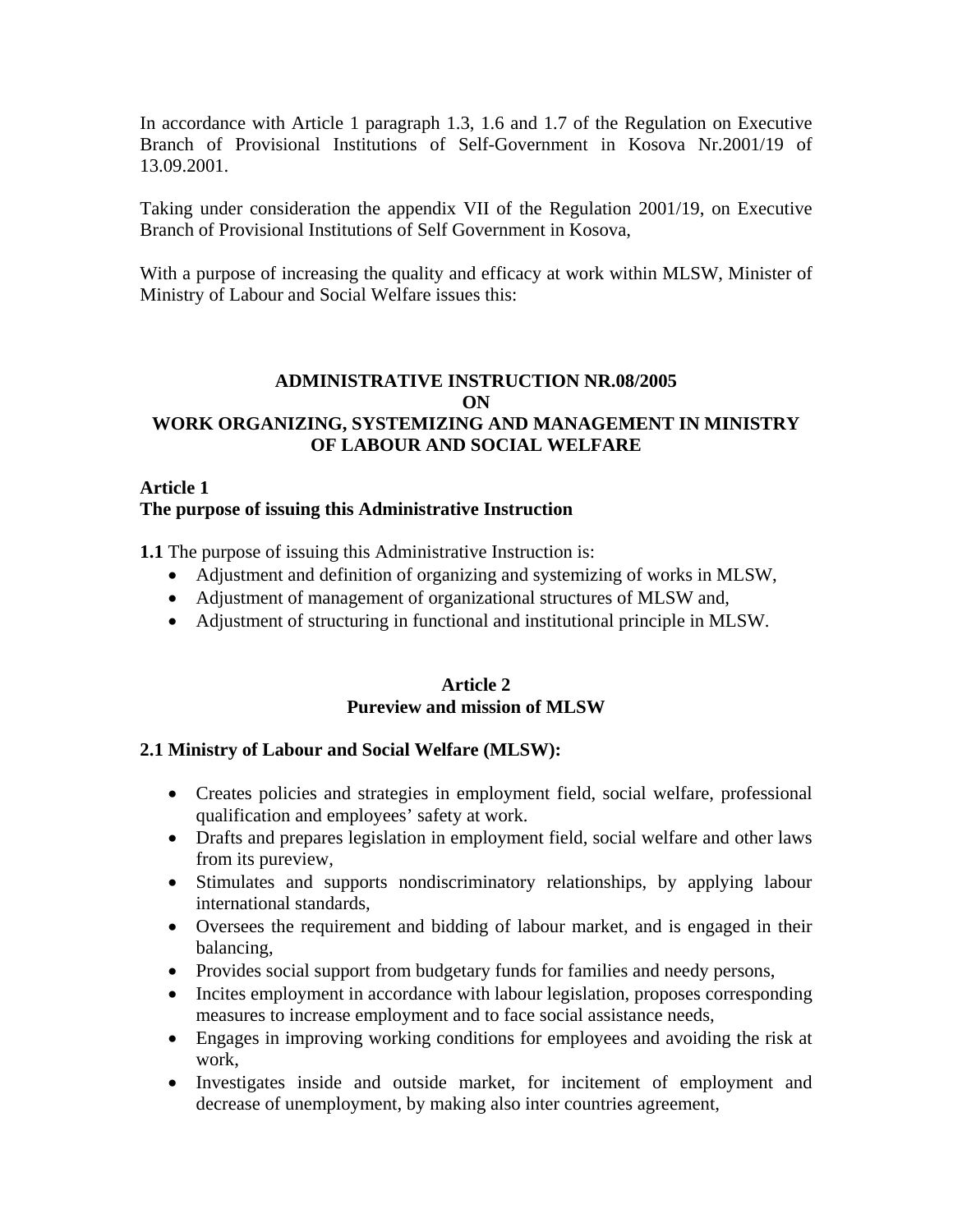- Leads and oversees administrative institutions of labour and social welfare, such as Kosova Employment Organ, Social Policy Organ and cooperates with local government for implementation of labour and social welfare policies,
- Subsidize and supports in other forms the projects professional qualification for jobseekers and other unemployed to increase their employment possibilities,
- Sets up and directs social dialogue of social partners (Tripartite Advisory Council) aiming to prevent and solve social conflicts.
- **2.2** Pureview of MLSW in an overall form is determined in appendix VII of the Regulation Nr. 2001/19 on Executive Branch of Provisional Institutions of Self-Government in Kosova, while in a detailed form in Primary and Secondary Legislation of MLSW.
- **2.3** Mission of MLSW is to ensure and guarantee the legal infrastructure, working terms and social welfare for Kosova citizens.

#### **Article 3 Directorship of MLSW**

- **3.1** Ministry of Labour and Social Welfare is directed from Minister, who organizes all pureview of Ministry and institutions that act within this Ministry.
- **3.2** The Minister carries out work in MLSW in accordance with applicable laws, decisions and Governmental instructions.
- **3.3** The Minister directs and controls the work of Deputy Minister, Cabinet and Permanent Secretary of MLSW.
- **3.4** The rights, competencies and other responsibilities of the Minister are determined in Article 1 of the Regulation 2001/19.

#### **Article 4 Deputize of Minister**

**4.1.** Minister of MLSW in the case of his absence is deputized from Deputy Minister.

**4.2.** The Deputy Minister uses the Minister's authority in the case of his absence, to solve problems and issues that need to be solved.

**4.3.** Coordinates the work with homologues in the Ministries of Kosova Government and other national institutions for solving mutual problems.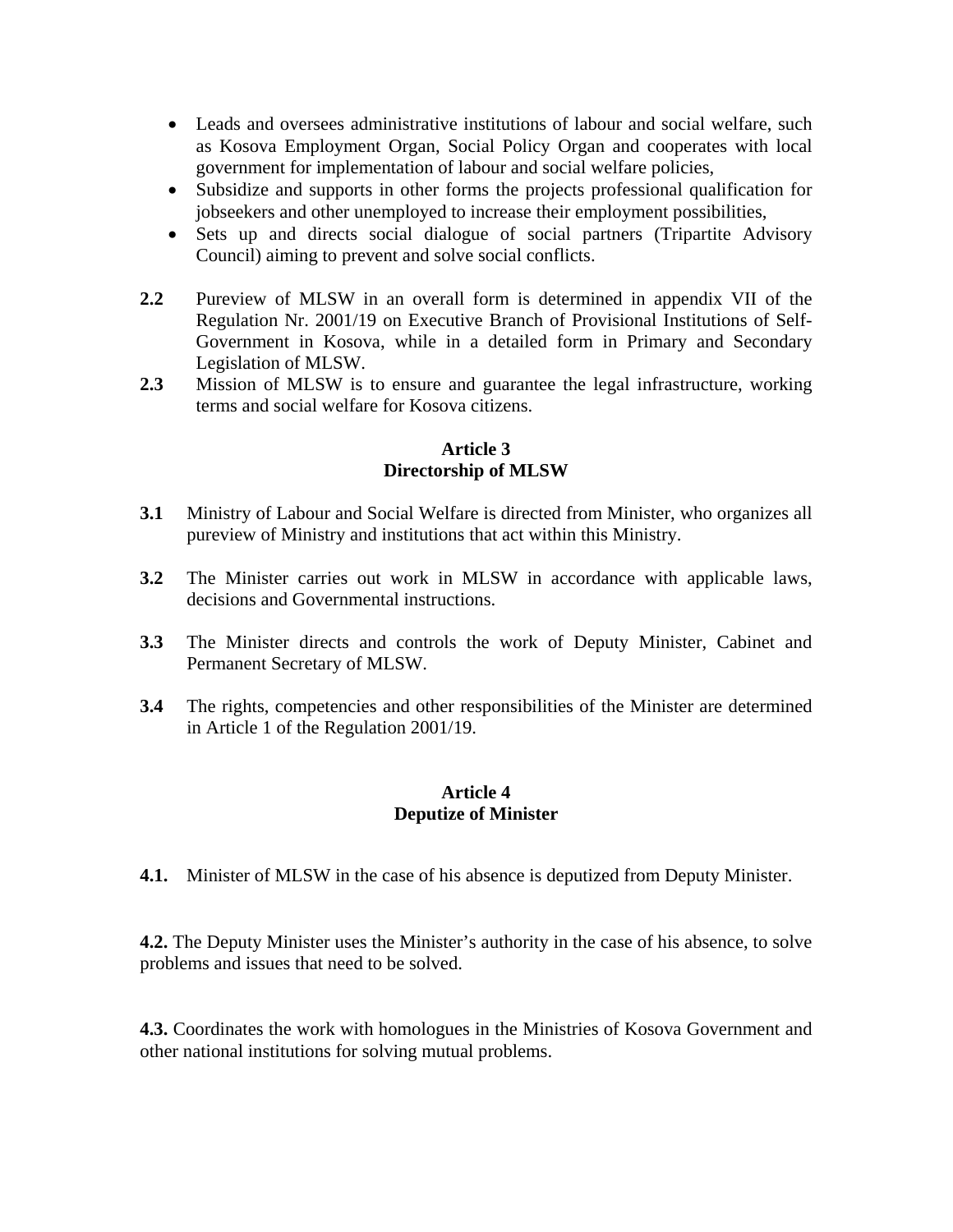**4.4.** The rights, competencies and responsibilities of Deputy Minister of MLSW in detailed manners are determined in Administrative Instruction Nr. 01/2005, date 01.02.2005 on determination of responsibilities of Deputy Prime Minister and Deputy Ministers.

#### **Article 5 Administrative Headship of MLSW**

**5.1** Permanent Secretary of Ministry of Labour and Social Welfare is the main administrative director of the Ministry, for all issues within responsibilities of MLSW.

**5.2** Permanent Secretary of MLSW is responsible for the overall administering and managing of the Ministry, by applying functions that are given to him.

**5.3** Responsibilities of Executive Agency Chief in Charge for labour Inspectorate are the same as those of Permanent Secretary when we consider the headship and management of Executive Agency for Labour Inspectorate.

**5.4.** Permanent Secretary of MLSW and Executive Agency Chief in Charge of KLI, directly report to the Minister of MLSW.

**5.5.** Functions and responsibilities of Permanent Secretary and Executive Agency Chief in Charge of MLSW in a detailed manner are determined in the Article 5 of the Regulation Nr. 2001/19 and with other legal and sub legal acts of MLSW.

#### **Article 6 Headship of other structures in MLSW**

**6.1.** The departments that act and work within MLSW are directed from Department's Directors.

**6.2.** The created offices within Permanent Secretary Office of MLSW are directed and managed from director or heads of the Offices.

**6.3.** Divisions within Departments of MLSW are directed from heads of divisions.

**6.4.** Sections that act within divisions are directed from heads of Sections.

**6.5.** The institutions that act and work under the administration and supervision of MLSW (Employment Regional Centers, Professional Qualifications Centers, Social Work Centers, Regional Pensional Administration Offices are directed and managed from directors or their responsible persons).

**6.6.** MLSW Departments' Directors respond and report directly to the Permanent Secretary of MLSW.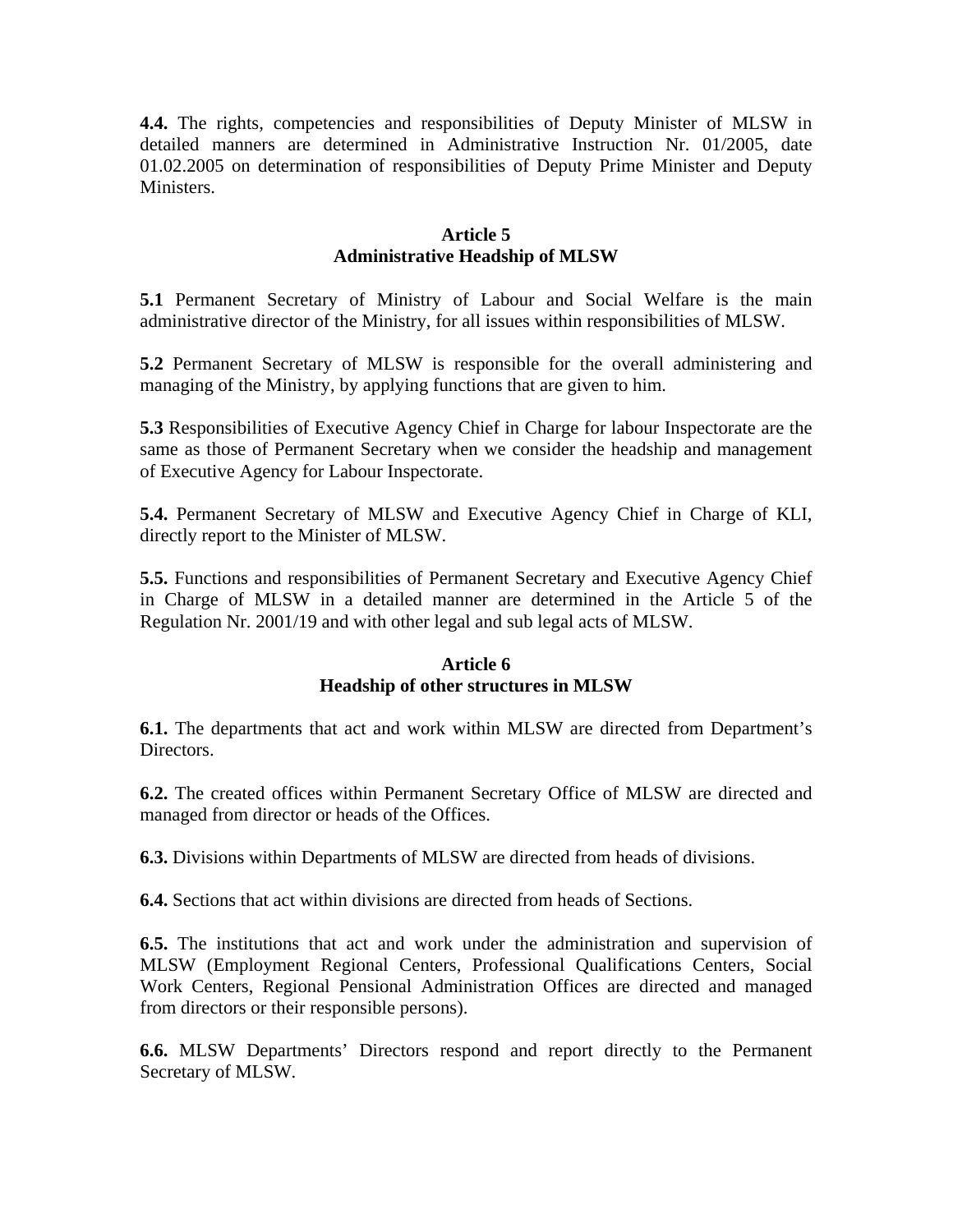**6.7.** Offices' Directors respond and report to the Permanent Secretary of MLSW.

**6.8**. Division' Directors respond and report to the Department Directors.

**6.9.** Sections' Directors respond and report to the Division Director.

**6.10.** MLSW Institutions' Directors respond to Departments' Directors or Divisions' Directors.

#### **Article 7 Organization and structuring of MLSW**

**7.1** With a purpose to cover the pureview, organization and structuring of MLSW is done in the functional principle and institutional principle.

**7.2.** For efficient realization of the works and duties determined in Primary and Secondary Legislation, the Ministry of Labour and Social Welfare internal organization is structured in:

- Permanent Secretary Office
- Executive Agency for Labour Inspectorate and,
- Departments for corresponding fields.

**7.3.** With a purpose of realizing the objectives that are dedicated for fulfilling the needs of citizens, Ministry of Labour and Social Welfare has established institutions for applying the policies in social welfare field (Social Work Centers and Institutions for solicitude of elder persons and without family care and also those with disabilities – Home for Elder Persons and without Family Care – Prishitinë and Special Institute – Shtime), in employment field (Regional Employment Offices, Municipal Employment Offices and Professional Qualification Offices), pensional administration institutions (Regional Pensional Administration Offices).

**7.4.** Social work centers and institutions for elder persons' solicitude and those with disabilities are administered and supervised from Social Welfare Department, Regional and Municipal Employment Offices and Professional Qualification Centers, are administered and supervised from Labour and Employment Department, while Regional Pensional Administration Offices are administered and supervised from Pensional Administration Department.

#### **Article 8 Permanent Secretary Office**

**8.1.** Within Permanent Secretary Office, for providing services from MLSW act and work eight (8) offices for different fields.

**8.2.** Offices that carry out activities within Permanent Secretary Office are: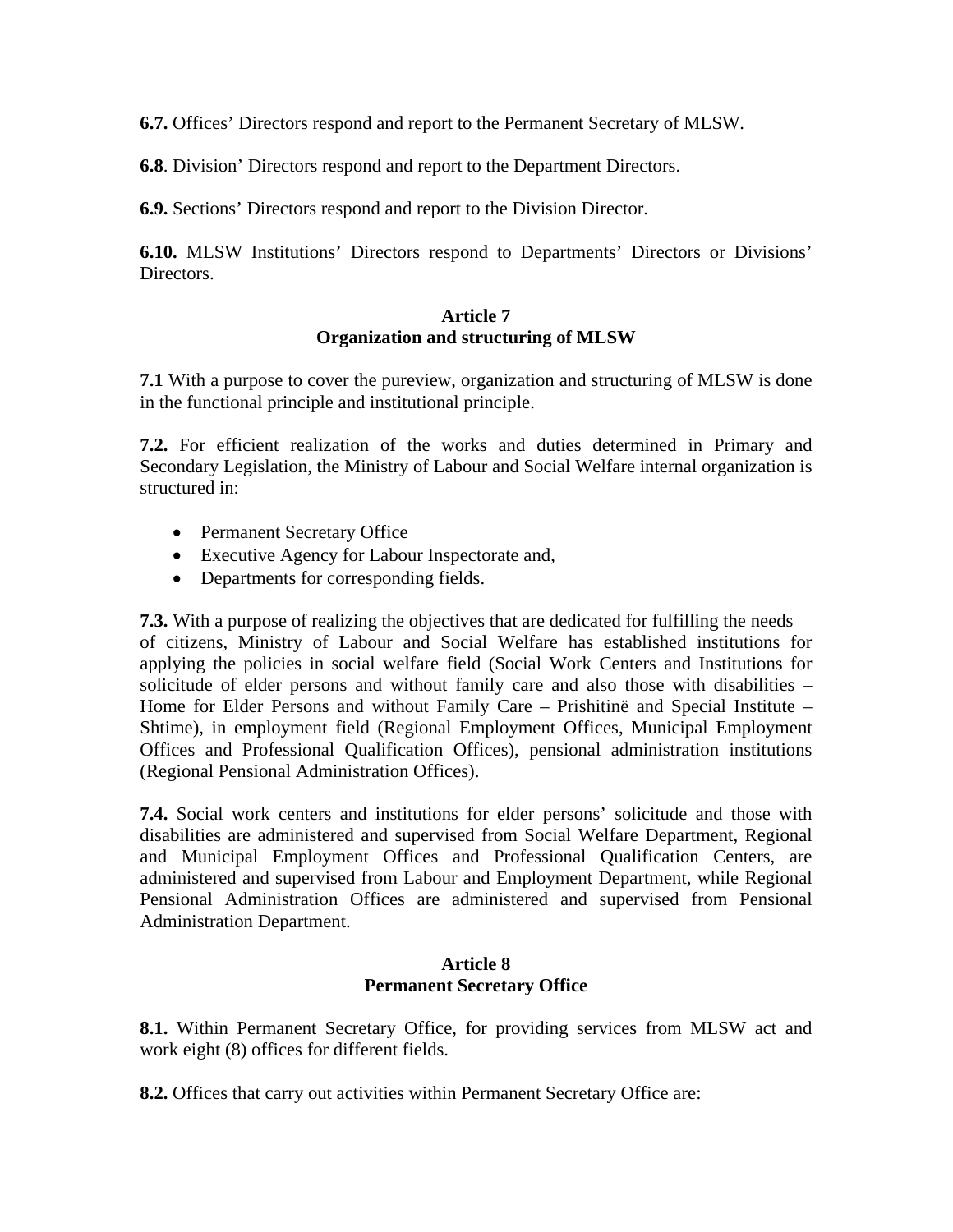- MLSW Legal Office;
- Office for Equal Opportunities and Gender Equality;
- Information Office;
- Audit and Internal Control Office- anticorruption
- Enunciation and Appeal Office;
- International Cooperation Office;
- Translation and Lecturing Office;
- Code of Conduct and Anti Discrimination Office.
- Financial Executive Director

## **Article 9**

## **9.1. Legal Office in Ministry of Labour and Social Welfare is responsible for:**

- The program of legal activities of MLSW,
- Proposing legal projects of MLSW for Labour Program of Kosova Government Governmental Legislative Strategy,
- Offering and providing legal advices for Permanent Secretary and other structures of MLSW,
- Evaluation of applicable laws from MLSW pureview,
- Drafting of legal instruments, for organizing, structuring and management of MLSW and also for other issues from MLSW pureview,
- Interpretation and cementation of laws and legal instruments from MLSW pureview,
- Legal support for organizational structures of MLSW,
- Assisting in the case of drafting and compiling of laws where the work is carried out from corresponding departments of MLSW,
- Taking care for applicable laws from pureview of MLSW to be in accordance with international standards, especially with aquis communtaire of EU.
- Creating conditions and opportunities for appropriate and efficient implementation of laws and legal instruments of MLSW,
- Drafting and compiling the primary and secondary legislation of MLSW in accordance with Kosova Constitution,
- Incorporation of standards and norms of EU in primary and secondary legislation of MLSW,
- Considering drafting procedures, examining and adopting the draft-laws, legal acts or sub legal acts of MLSW,
- Communication and cooperation with Legal Assistance and Services Office and the OPM European Integration Processes Office.
- Formatting of Draft Laws and other legal acts of MLSW,
- Representation of MLSW in the court contests , in which MLSW is accuser or accused in different courts in our country,
- Representation of MLSW in governmental working groups for drafting and finalizing of draft laws and different legal acts of Kosova Government,
- Verification of different acts of MLSW in their legal context and,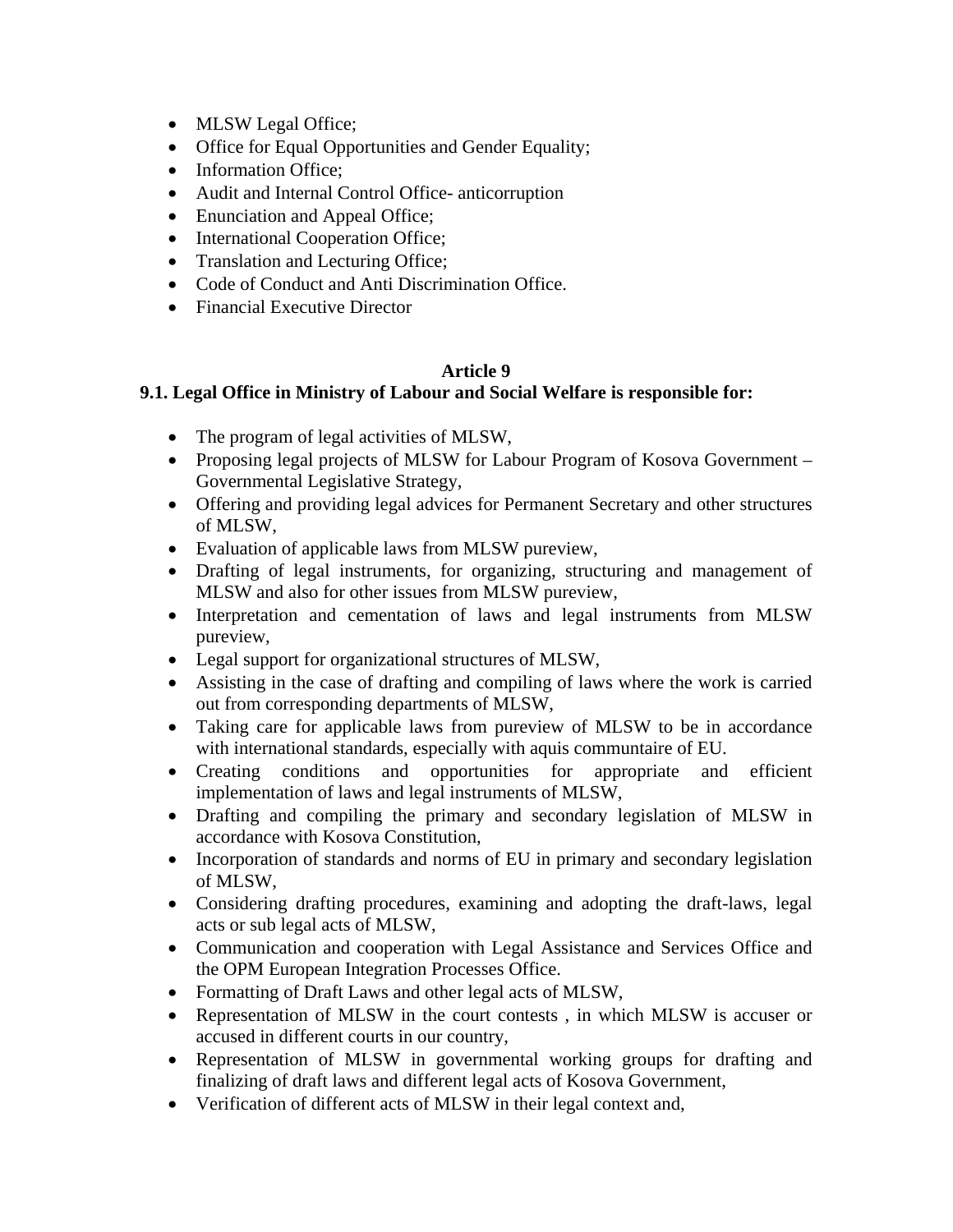• Other issues from the purview of Legal Office or according to recommendations of Permanent Secretary of MLSW.

## **Article 10**

## **10.1 Equal Opportunities and Gender Equality Office of Ministry of Labour and Social Welfare is responsible for:**

- Proposing and orienting the policies for an equal treatment for the employees of MLSW, of all ethnic groups,
- Identification of irregularities and offering services for minority communities in Kosova and their representation in general structures of employees in MLSW,
- National and gender structure report for the employees in all MLSW sections,
- Undertaking preventive administrative measures against appointed officials and civil servants who with their actions induce violence and interethnic hate,
- Proposing the strategy for decreasing of requirements and dismantling parallel structures, that would have been integrated in PISG structures.
- Provisions' implementation of the Law on Gender Equality and other laws of interest for gender equality,
- Preparing and proposing of promoting gender equality policies in MLSW sections,
- Creating of the data base for gender equality within MLSW, and providing information for broad public relevant to gender equality,
- Preparing programs for gender equality and monitoring of their implementation in MLSW sections,
- Cooperation with NGOs that has to do with gender issues, with gender equality officials of other ministries, local governments, especially with Gender Equality and Equal Opportunities Office of Prime Ministry,
- Engagement and ensuring of gender equilibrium in all sections of MLSW, especially when we have to do with jobseekers' registration, employment of jobseekers, jobseekers qualification, social welfare use etc,
- Providing with training documents and training supervision for gender issues for all MLSW organizational structures.

## **Article 11**

## **11.1 Information Office of Ministry of Labour and Social Welfare is responsible for:**

- Following meetings of the Minister within cabinet and for preparation of public communications, which are sent to the written and electronic Medias.
- Following in an analytical way all the writings that are published in information tools,
- Selection of prepared reports from corresponding departments of MLSW with a purpose of preparing an overall report of MLSW,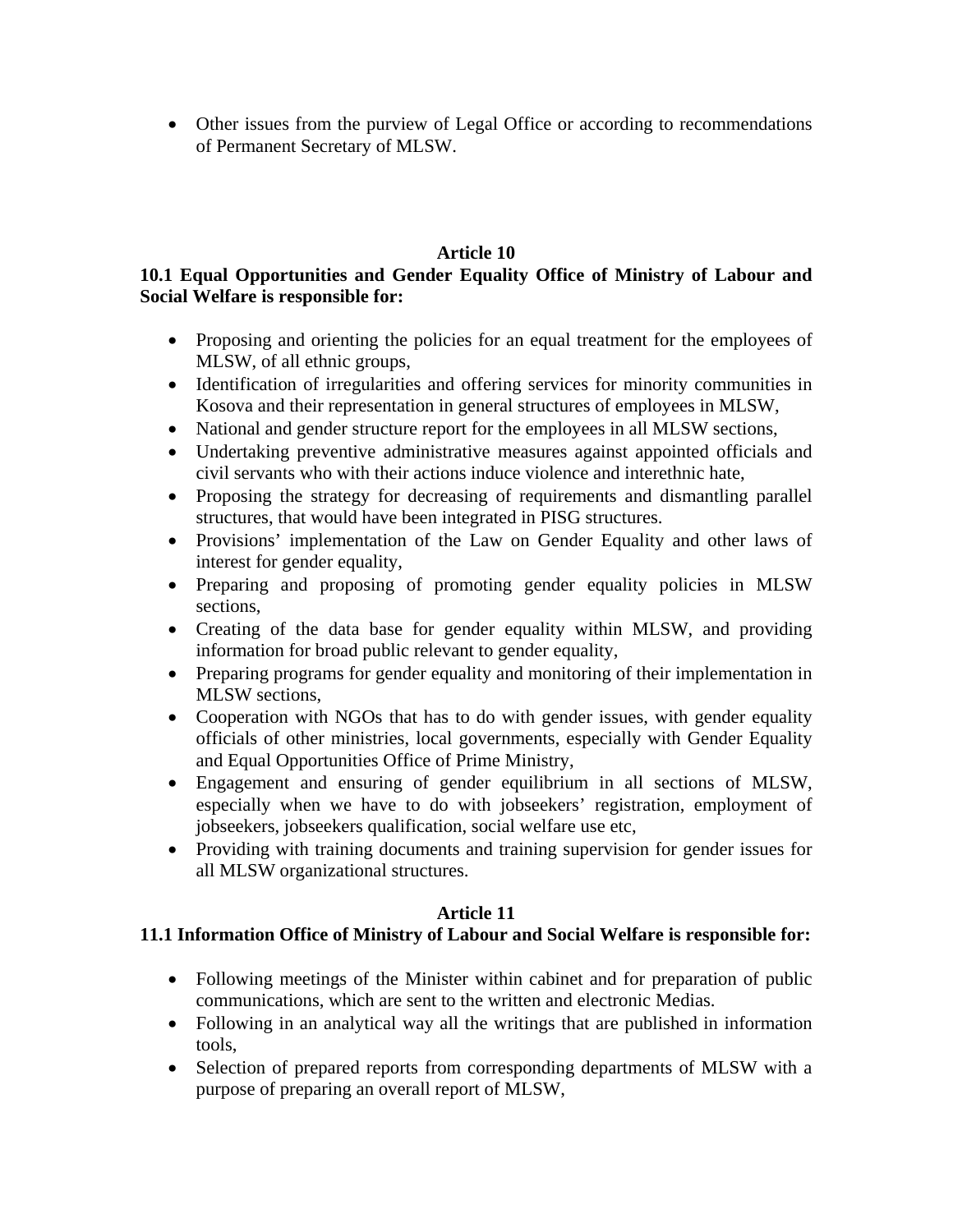- Offering and providing of advices, analyses and different recommendations with a purpose of enhancing the MLSW image,
- Attending and reading daily press, especially newspapers that has to do with pureview of MLSW and also offering of daily press to the Minister's Advisors,
- Saving the daily press in the archive of Information and Public Relation Office, with a purpose of being in disposition for all employees of the Ministry,
- Organization of press conferences for MLSW,
- Delivery of written communications for those issues that are considered that are of interest for the public,
- Organization of interviews and different declarations for officials of MLSW at information tools,
- Contacting with information tools and with broad public through MLSW experts,
- Presenting reactions and eventual confutation against publications and different writings that are evaluated as unreal and tendentious,
- Taking care of and keeping the Minister's Cabinet archive,
- Advancement and development of communication and cooperation with departments and other organizational structures that act within MLSW.

# **Article 12**

## **12.1 Internal Audit and Control Office-anticorruption of Ministry of Labour and Social Welfare is responsible for:**

- Audits internal controls for verification of financial irregularities in MLSW,
- Control of incomes in MLSW from Kosova Consolidated Budget,
- Drafting and compiling of internal regulation for audit and anticorruption,
- Drafting of strategic plans for long term audit,
- Ensuring quality based on the professional qualification and standards from this field,
- Identifying and evaluation of financial irregularities in MLSW and its institutions,
- Setting up practical processes of control that require and encourage the employees to carry out their duties with honor,
- Auditing the means used to identify and report the financial acting information,
- Fortune audit of MLSW,
- Offering advices for implementation of systems and other new audit procedures,
- Cooperation and coordination of activities with Kosova Internal Audit Office,
- Promptly implementation related to anticorruption legal provisions, undertaking corresponding measures for efficient and appropriate implementation of such provisions.
- Plans, strategies and anticorruption policies,
- Coordination of work with General Audit Office and,
- For other activities that should be in accordance with Primary and Secondary Legislation, of Kosova Government.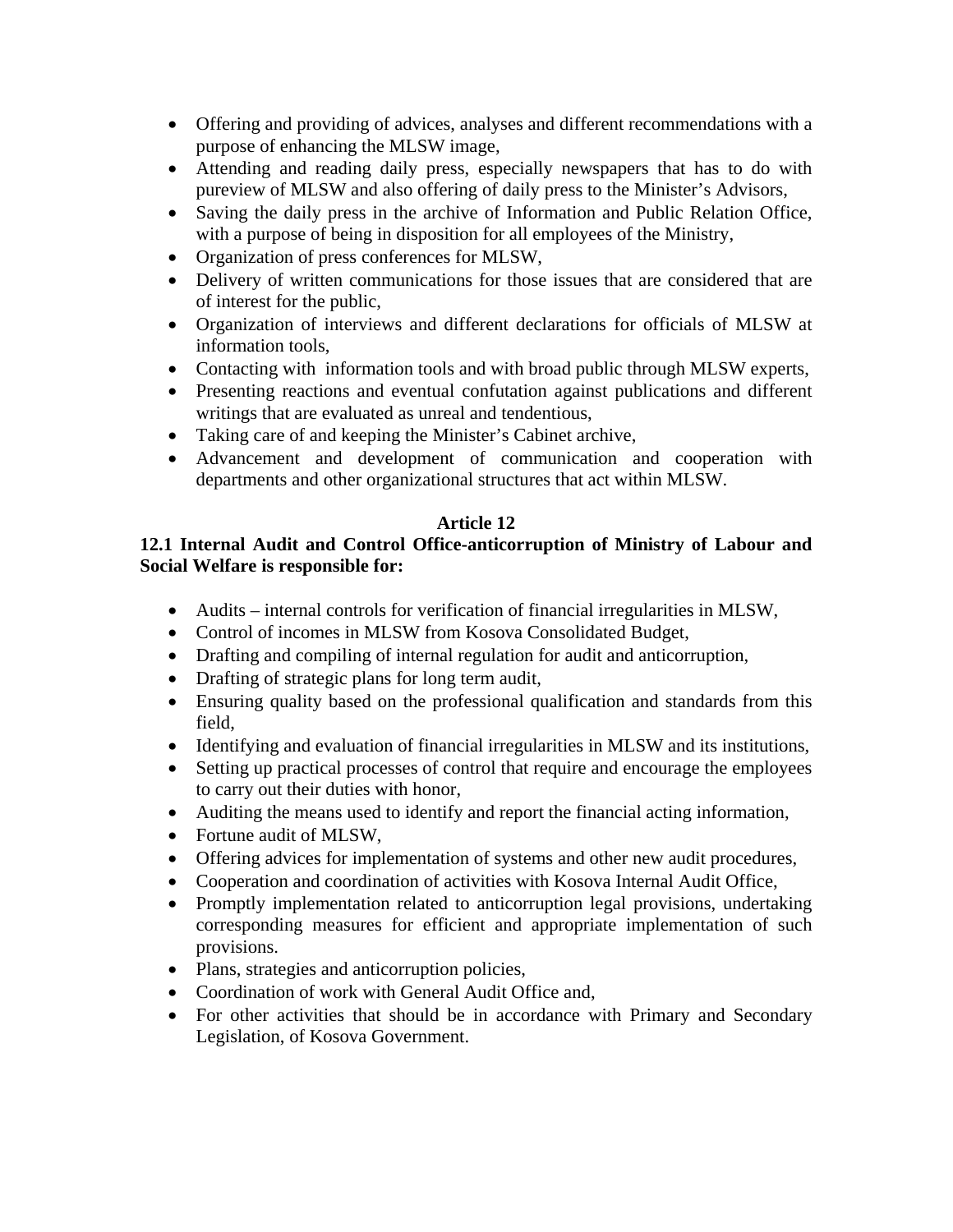#### **Article 13**

## **13.1 Office for Enunciations and Appeals in Ministry of Labour and Social Welfare is responsible for:**

- Creating an appropriate environment for Kosova citizens of all communities that freely can approach this office through enunciations and appeals that are related to the pureview of MLSW,
- Monitoring of all MLSW policies, especially those that are related with freedom and rights of the citizens,
- Offering of legal assistance and help for citizens and institutions that approach the MLSW,
- Undertaking concrete steps for protection of the rights of the clients of MLSW in accordance with applicable laws,
- Screening all the enunciations and appeals of citizens that are related with MLSW pureview,
- Deciding of subjects on merit bases in full accordance with applicable law for enunciations and appeals of Kosova citizens,
- Screening the requirement of needy citizens who approach the MLSW departments for realizing of different rights and benefits,
- Accepting all the appeals of citizens and institutions that have to with different legal violations,
- Offering and ensuring responses to enunciations and appeals of citizens and of institutions,
- Evaluation of legal provisions' implementation that are of special interest for Kosova citizens, civil society and different institutions,
- Realizations of duties and other responsibilities according to the need or recommendation of Permanent Secretary of MLSW.

## **Article 14**

## **14.1 Office for International Cooperation of Ministry of Labour and Social Welfare is responsible for:**

- Managing the work of Office for International Cooperation,
- Cooperation with the office of conducting mechanism of stabilization association (Prime Minister Office), will have the promoting role for programs and projects of interest in the labour field and social issues,
- Cooperation with Prime Minister Office and other ministries,
- Cooperation and coordination of works with leading agencies and governmental and nongovernmental institutions, local and international ones, the pureviews of which are related with the work of MLSW,
- Organizing important abroad visits for officials of MLSW,
- Planning and care for international organization visits (delegations and groups), the activity of which is important for MLSW.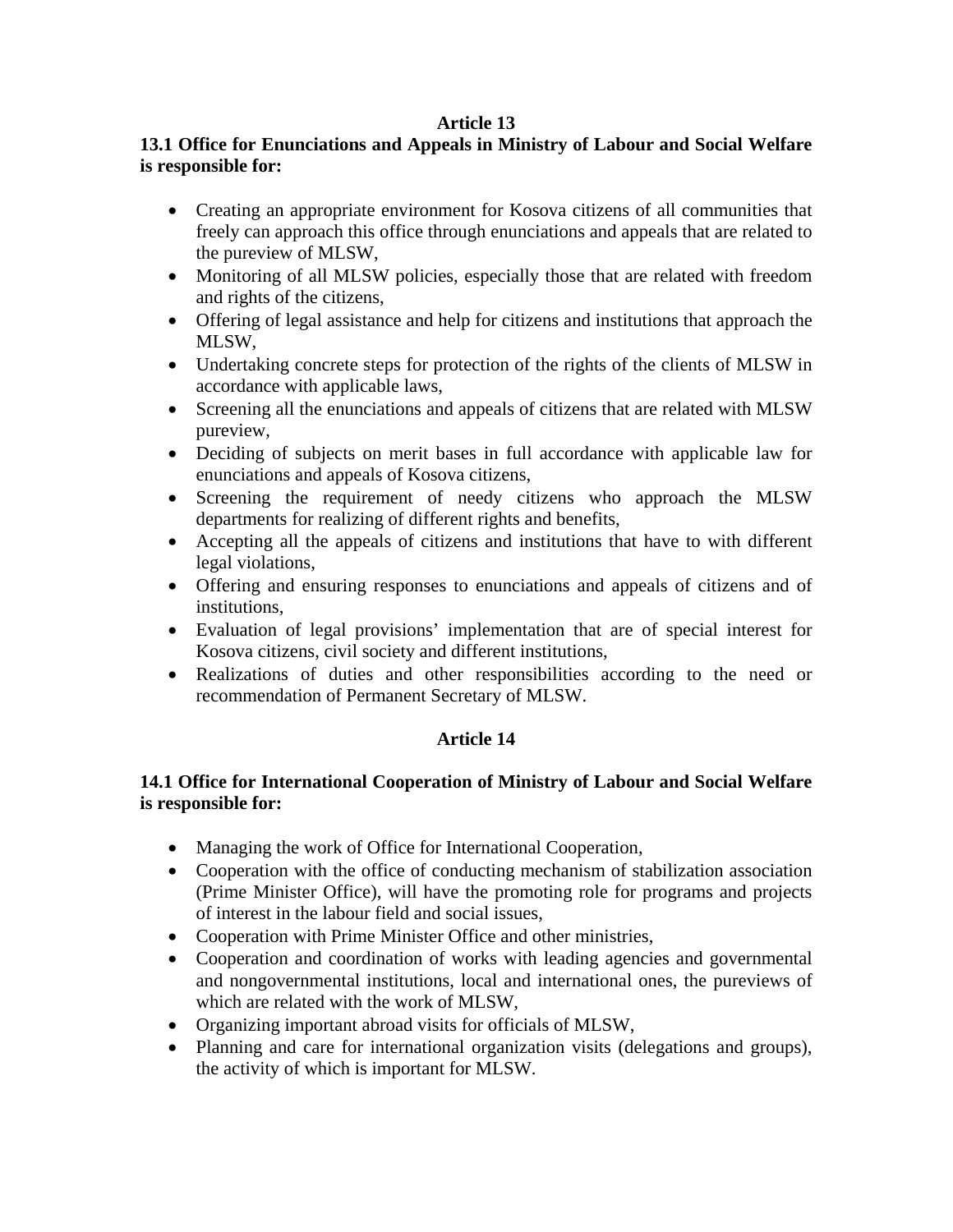• Cooperation and coordination of work with Office for Integration and Regional Dialogue which acts within Prime Ministry Office.

## **Article 15**

## **15.1 Office for Translations and Lecturing of the Ministry of Labour and Social Welfare is responsible for:**

- Implementing Kosova Governmental policies respectively of MLSW, that in all sections, be applied official languages equality in Kosova,
- Implementation of Constitutional Framework provisions, that regulate use of official languages in Kosova,
- Providing and implementation of policies for official languages policies in MLSW sections,
- Identification of needs for translation of documents of MLSW in official languages in Kosova,
- Providing of translation for all materials in three languages, (Albanian, English and Serb languages), for all MLSW organizational units,
- Providing direct translation for all civil servants of MLSW,
- Lecturing all prepared materials from MLSW organizational units,
- Cooperation and coordination of activities related to the translations and lecturing with all MLSW organizational units,
- Realization of duties and other activities of lecturing and translation when there is a need for this in MLSW, or according to recommendations of Permanent Secretary or other authorized officials.

## **Article 17 Executive Agency for Labour Inspectorate**

## **17.1 Executive Agency for labour inspectorate in Kosova is responsible for:**

- Practicing the supervision concerning the implement of Labour Law and other applicable provisions, where the employment field is set up, work insurance, protection of employees health and work environment,
- Ensuring information for employers and employees, for efficient implementation of applicable Law from employment field,
- Offering proper advises for employers and employees, where it should be applicable precisely, Labour Law and other provisions from employment field,
- Reporting and informing the Ministry of Labour and Social Welfare or any other high official, authorized by Minister for hurdle on applying the Labour Law or for any other abuse of applicable law from employment field,
- Informing and warning the competent authorities for failings, abuses or judicial gaps that have not been included by current legal provisions from employment field,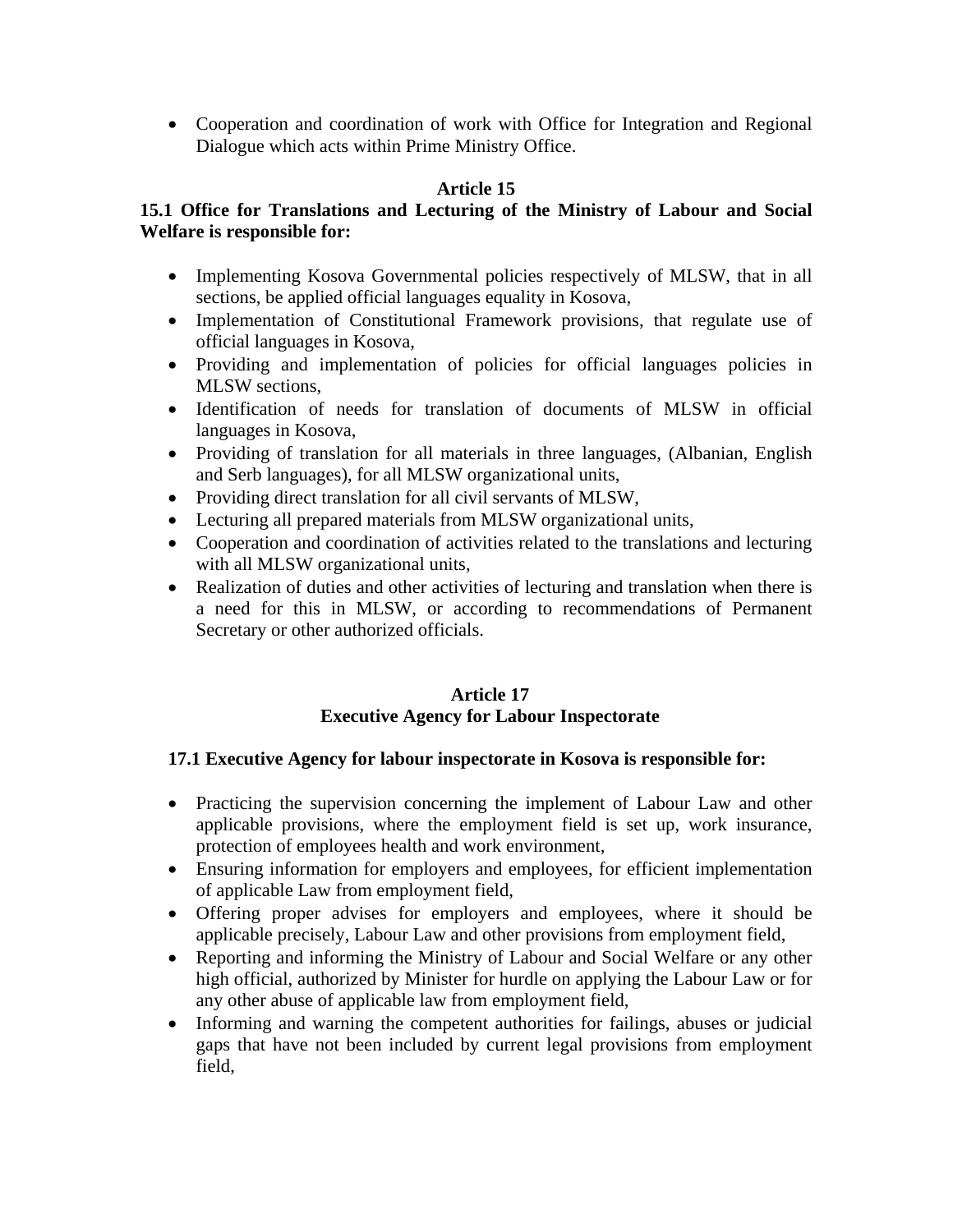- Offering and ensuring advises of relevant mechanisms for all issues concerning the employees' protection in case of reorganizing or restructuring the enterprises.
- Completing other duties from its purview foreseen by applicable Law from employment field, protection in work, protection of employees' health and their environment.

#### **Article 18 Departments of MLSW**

**18.1** Within Ministry of Labour and Social Welfare, its purview belong to these departments:

- Department of Central Service Administration,
- Department of Social Welfare,
- Department of Labour and Employment,
- Department of Pensional Administration,
- Department of Social Policy Institute,
- Department of Heroes' Families and War Invalids and,
- Department of Public Procurement.

#### **Article 19 Department of Central Service Administration**

**19.1** Department of Central Service Administration of Ministry of Labour and Social Welfare is organized and structured on: Division of Administration, Staff Division, Division of Infrastructure and Logistics which comprises Recruitment Section, Human Recourses Development Section, Infrastructure and Logistic Section, Payment and Database Section and Archive Section, in Division of Budget and Finances which comprises Finances' and Payments' Section, Budgetary and Accounting Section and Regional Financial Section.

#### **19.2 Department of Central Service Administration of Ministry of Labour and Social Welfare is responsible for:**

- All issues related to the personnel and development of human recourses for all employees in MLSW, as well as the implementation of relevant legislation,
- Drafting instructions for development of human recourses in Ministry,
- Coordinating all departments in Ministry, related to recruitment, issue of staff transfer, issue of advancements, issue of staff assessments and so forth,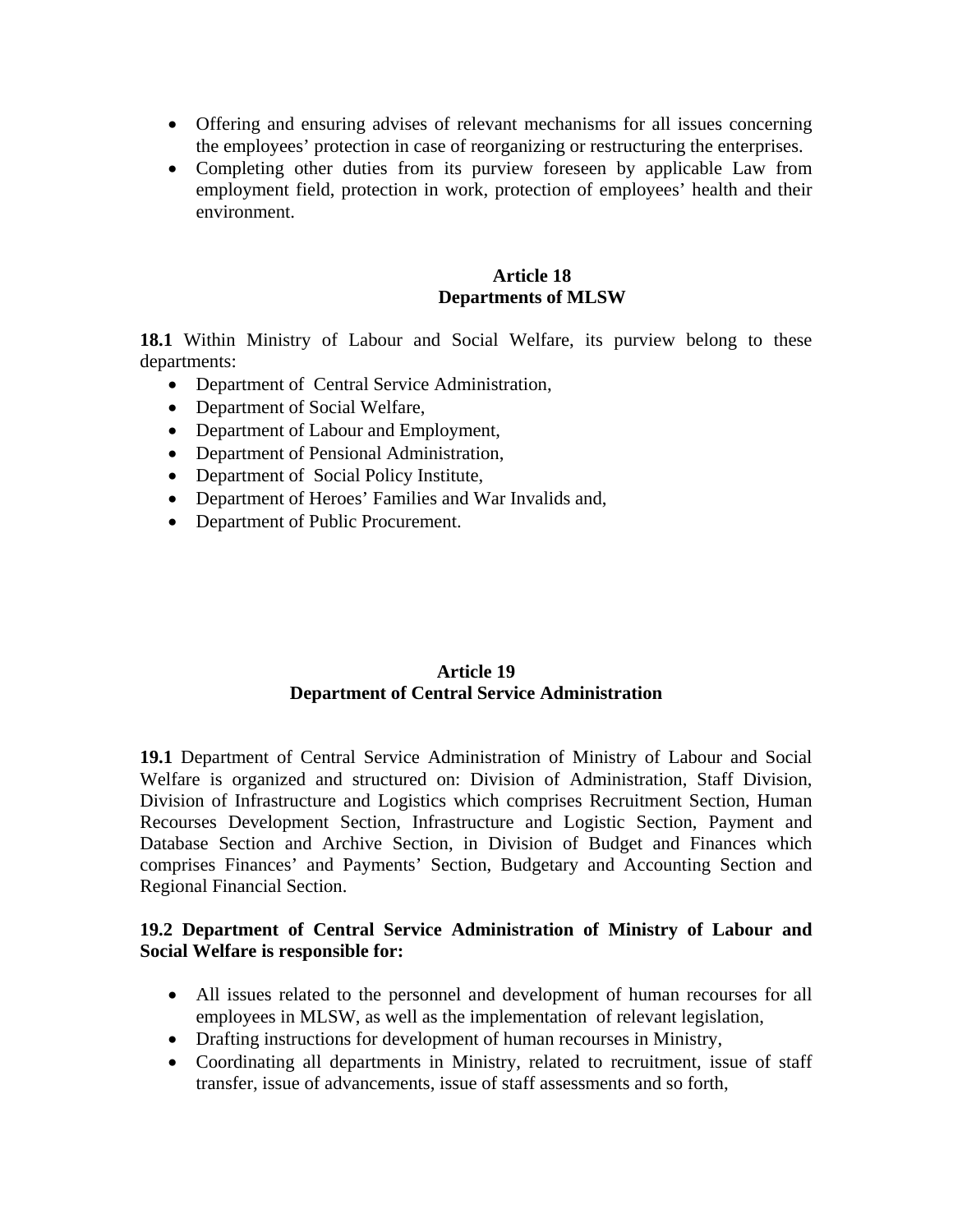- Drafting and compiling of description of duties and responsibilities for organizational structures of MLSW and its employees,
- Participating in recruitment process for all work positions directly or indirectly and inform Permanent Secretary and Minister for any opened position in Ministry,
- All issues concerning budget and finances,
- Maintenance of notes for all inventory of fortunes in possession of Ministry and for their periodic verification,
- Keeping all notes for Development of RNJ in Ministry and coordinate all departments for increasing the institutional capacity of employees in Ministry,
- Actions and engagements of civil officers of MLSW that should be in accordance with Kosova Civil Ethical Code of Conduct.
- Proposal of commissions for any discipline action against staff or research for any dissatisfaction or complaint of staff in Ministry,
- Coordination of activities about budgetary procedures of MLSW as a whole in cooperation with directors of other departments within MLSW and its use in developing the infrastructure of institutions, which are under the responsibility of MLSW,
- Offering instruction and advises for different multidisciplinary teams ,
- Offering professional advises to Minster's Cabinet,
- Supporting and developing the initiatives and activities of civil servants that have to do with progress of work, professional training and progress in carrier,
- Advertising analysis and studies that are made by CSA,
- Organizing the maintenance of an archive in accordance with legal requests for keeping the papers, eliminating and sending to Kosova Archive after a certain period,
- Organizing workshops concerning administrative, budget and finances issues, procurement of goods and services related to information technology as well as to other archive issues.
- Logistic organizing and coordination for the MLSW needs.

#### **Article 20 Department of Social Welfare**

**20.1.** Department of Social Welfare is organized and structured on: Division of Budget Analysis and Poverty Assessment which comprises Budgetary Planning Section and Poverty Assessment Section, the Social Assistance Division which comprises from Social Assistance Section, Appeal Section and Control and Supervision Section, the Division of Social Services which comprises Family Protection Section, Social Care and Children Protection Section, Appeal and Legislation Section, the Division of Institutional Care which comprises Disability Section, Elder Persons' and without Family Care Section and Appeal Section.

## **20.2. Department of Social Welfare is responsible for:**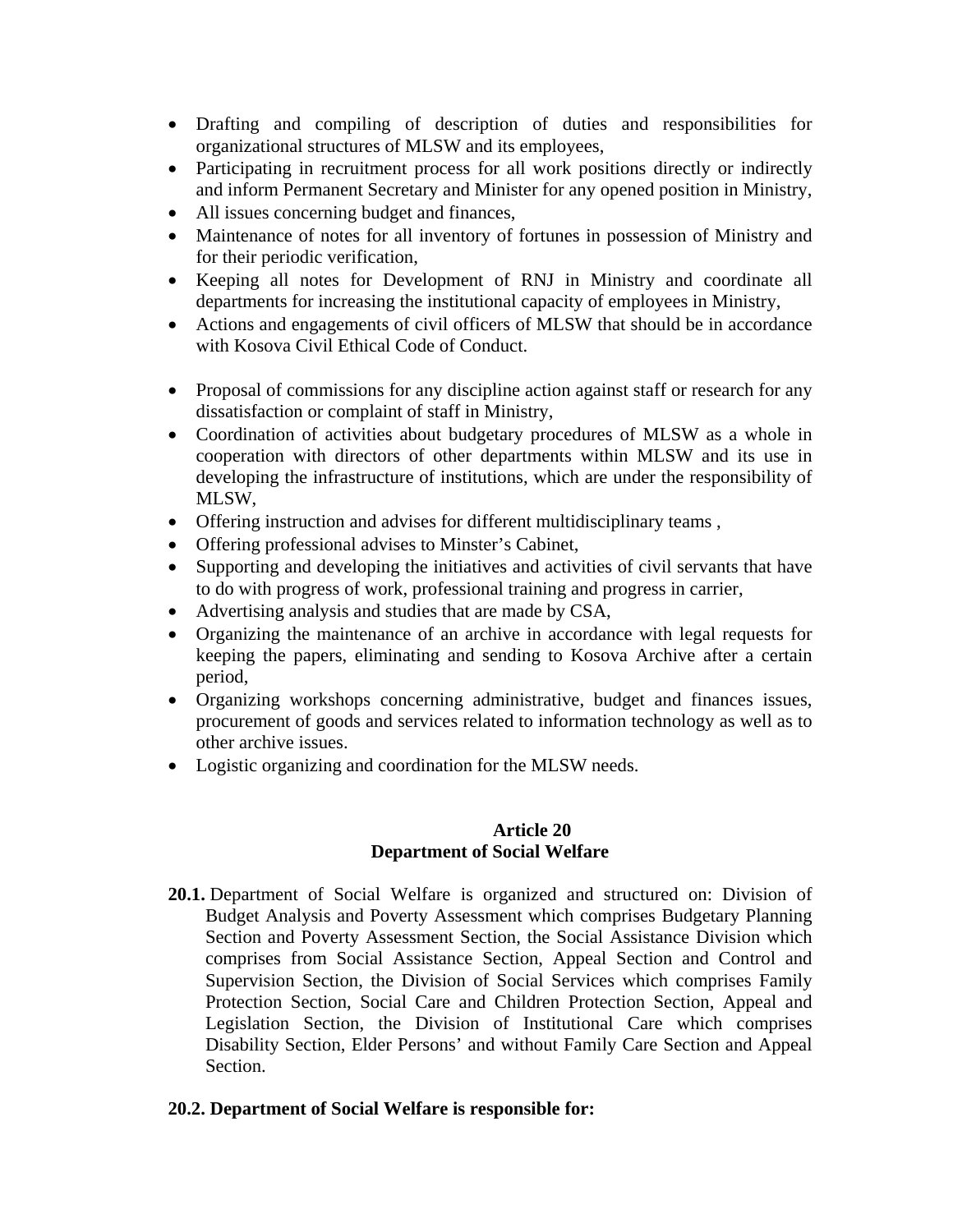- Developing and promoting the social policies for Kosova as well as implementing the relevant legislation,
- Strategic planning for all relevant units within SWD, including also direction of CSW, institutions for temporary 24 hours shelter ect.
- Managing the budget of SWD as well as its use for developing the infrastructure of institutions which are under the liability of SWD,
- Communication and cooperation with organizational structures of MLSW, especially with KAPD and Legal Office of MLSW,
- Implementing the development and administration of different funds by the donors that currently are dealing with program of World Bank and other local and international institutions.
- Managing and implementing the project of STAKES and Consulting Group of Helsinki (long-term programs),
- Managing and implementing the donations for establishing the new data-base for social services and social assistance which are set up through CSW, ,
- Offering instructions and ensuring the advices for different multidisciplinary groups,
- Offering of proposals, advices and recommendations to the MLSW and Kosova Government related to the policies' development that have to do with family services, social services, social assistance and social care,
- Issuing Instructions and other acts related to the standardization of social services, family services, social assistance and social care,
- Examining annual reports and approving annual plans of institutions those are under supervision of SWD.
- Development of procedures and deciding according to the appeals related to social services, family services and institutional care,
- Inspection, controlling and monitoring of institutions' work which act and work within SWD,
- Drafting, preparing and advertising the analysis of studies and purview of SWD for social policies and advancement of social welfare for citizens..

## **Article 21 Department of Labour and Employment**

**21.1** Department of Labour and Employment is organized and structured on: Division of Professional Qualification which comprises: Professional Qualification Institutions Section, Section of Program Planning and Development, Section for Control of Training Quality and Certificate and Section for Coordination of non statutory bidders for Professional Qualification, Public works Section, and Abroad Employment and Returnees Section, the Labour Law Division which comprises Section of Social dialogue and Labour Law and Work Relations Section.

# **21.2 Department of labour and employment is responsible for:**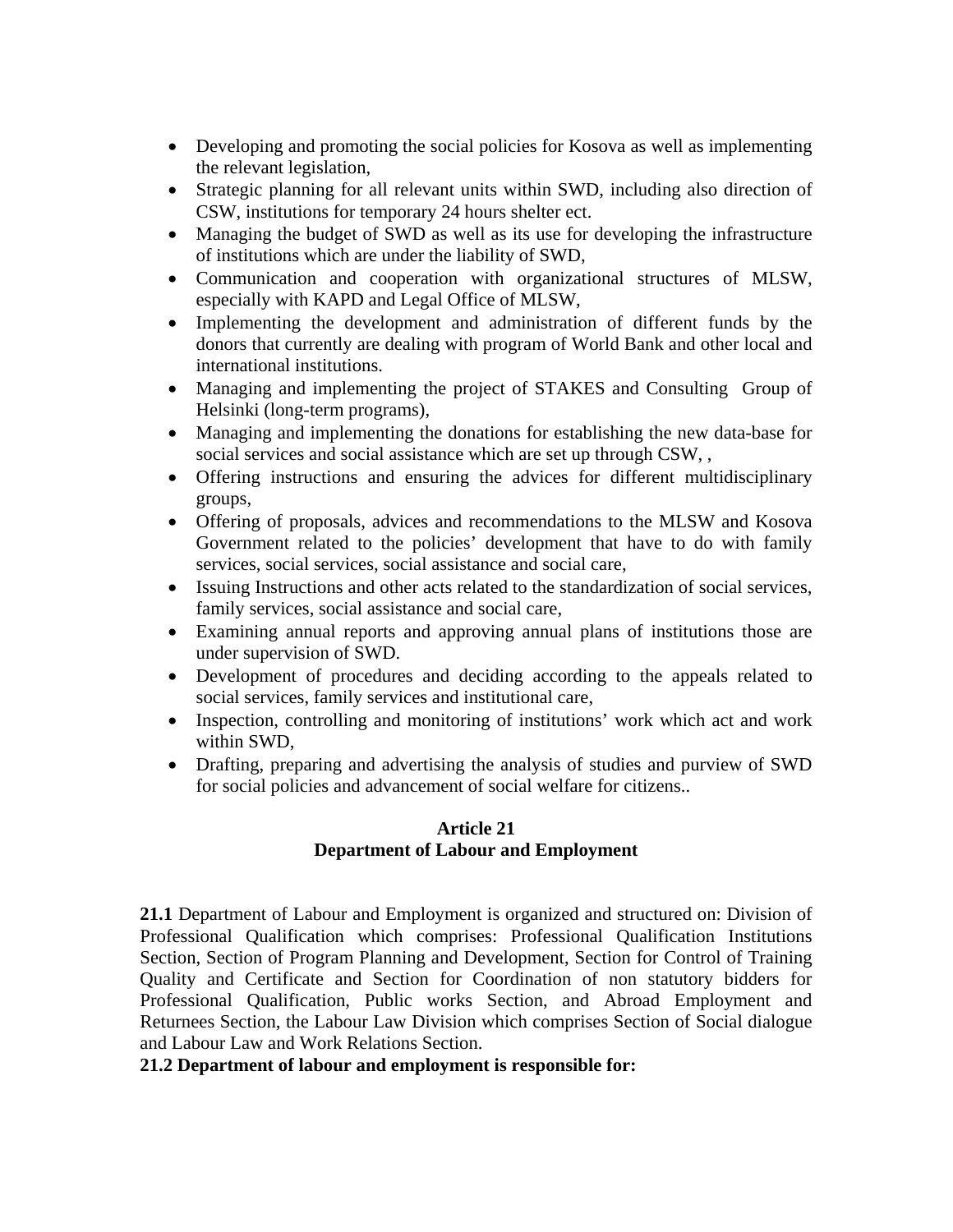- Wording, compiling and implementing employment policies without any discrimination,
- Compiling and implementing approved employment strategy by higher instances,
- Drafting and compiling of primary and secondary legislation from employment field,
- Communication and cooperation with Legal Office of MLSW and other units of Ministry,
- Administering and supervising employment institutions (Regional Office for employment, Centers for professional training and municipal Offices for employment),
- Compiling and implementing the strategy for professional training, approved by higher instances,
- Compiling and implementing the necessary legislation from employment field.
- Ensuring technical assistance and monitoring the divisions related to implementation of employment policies,
- Administering and supervising the trainings so that appointed duties and works be accomplished successfully,
- Ensuring that services that offer be liable for whole Kosova region,
- Full efficient communication and cooperation between all factors that have to deal with employment and work field,
- Maintenance of regular contacts with donors concerning with designing and implementing of local projects and international mechanisms from work and employment field,
- Coordination and cooperation with social partners for developing and advancing the social dialogue in Kosova, in accordance with Primer Legislation which is applicable for these issues.

## **Article 22 Department of Pensional Administration**

**22.1** Department of Pensional Administration is organized and structured in Division of Pensions' Schema which comprises PAK Regional Centers Section, Registration Section, Decision and Requirement Approving Section and Medical Commission Section, the Pensional Payment Schemes Division which comprises Payment Section, Archive Section, Control and Maintenance Section and Appeal Section, the Division of Pensional – Invalid Insurance according to International Conventions which comprises Pensional Insurance Section and Invalid Insurance and children bonuses.

## **22.2 Department of Pensional Administration is responsible for:**

• Planning, organizing and directing the general program of pensional schemas in accordance with applicable laws in Kosova, in between state agreements and international conventions,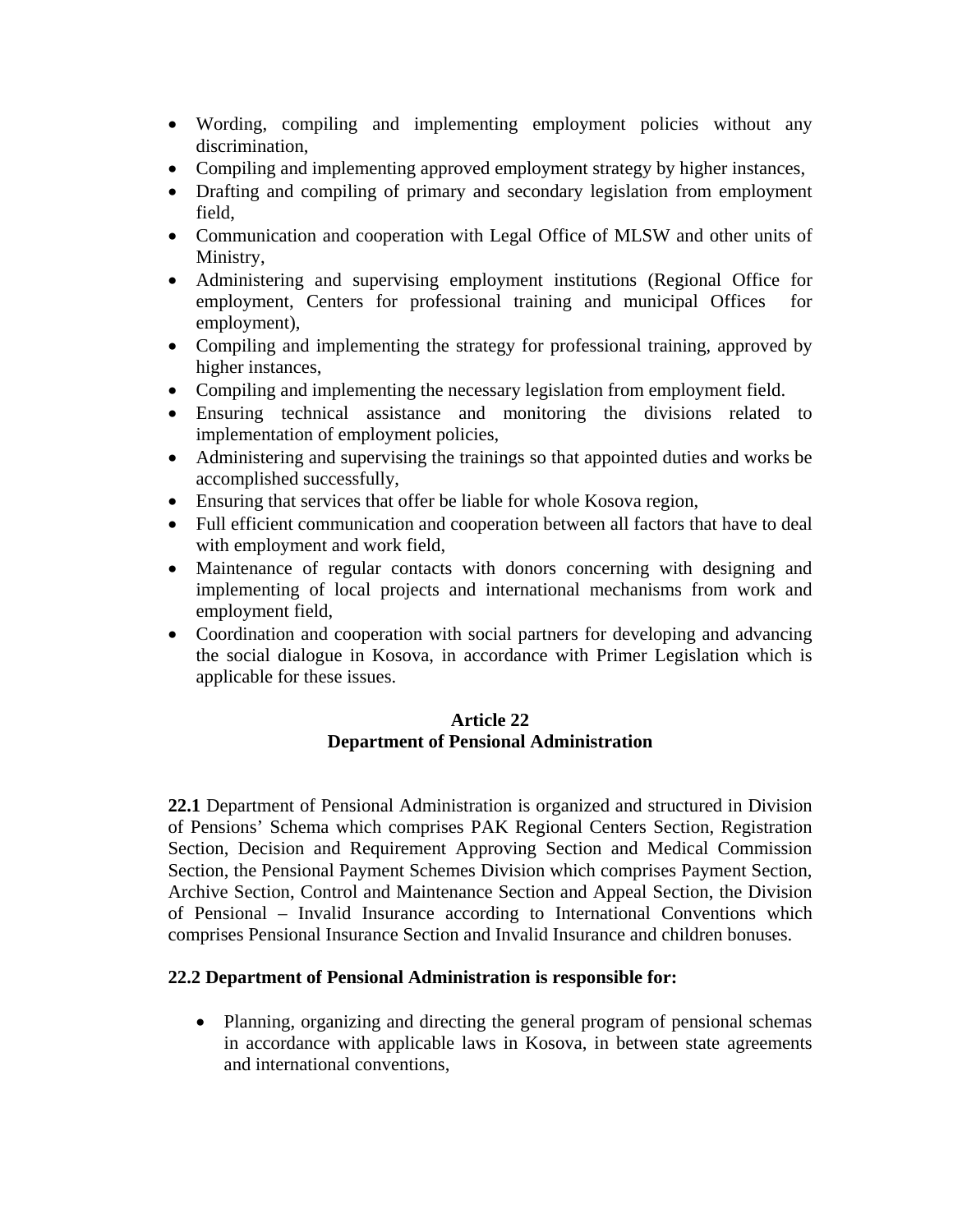- Setting the objectives and compiling the instructions and priorities of work for divisions and regional centers of Pensional Administration on purpose of developing and advancing the pensional system in Kosova,
- Assessing the programs and policies in implementing laws and sub-legal acts concerning the pensional system in Kosova,
- Communication and cooperation with organizational units of MLSW, especially with Department of War Invalids and MLSW Legal Office,
- Supervising and offering technical assistance which is related to implementing the schemas of programs of pensional system on the regional and municipal level of our country,
- Operating the policies and drafting the papers with strategic importance for advancement of pensional system in Kosova,
- Caring for policies and programs of work which hare in accordance with applicable decisions and competences and responsibilities of DPAK,
- Planning budget of DPAK appointing and justifying the budget requests for projects of Department, ,
- Implementing the rules about Kosova Civil Service,
- Setting up the contacts with local and international organizations for advancement of pensional system in Kosova,
- Coordinating the work concerning the implementation of international conventions from the field of social insurances,
- Establishing a stable system if Social Insurances in Kosova,
- Precise maintenance of evidence for funds for basic pensional payments, pensions of disabled and other pensional schemas,
- Solving and administering the pensions for citizens of Kosova who have won the right for the pension abroad,
- Undertaking all means and activities for advancing and developing a pensional system in Kosova.

## **Article 23 Department of Social Policy Institution**

**23.1** Department of Social Policy Institution is organized and structured in Councilors' Division which comprises Social Services Standards Section, International Social Service Section and Section of Work Coordination with NGOs and Governmental Organizations and in Researchers' Division which comprises Data Processing and Publication Section, Social Analyses Section and Researchers Section

## **23.2 Department of Social Policy Institute is responsible for:**

- Studies, research and other analytical activities for all issues on the field of social welfare according to the international standards,
- Promoting, developing and enriching the knowledge and skills according t professional skills on the field of social welfare,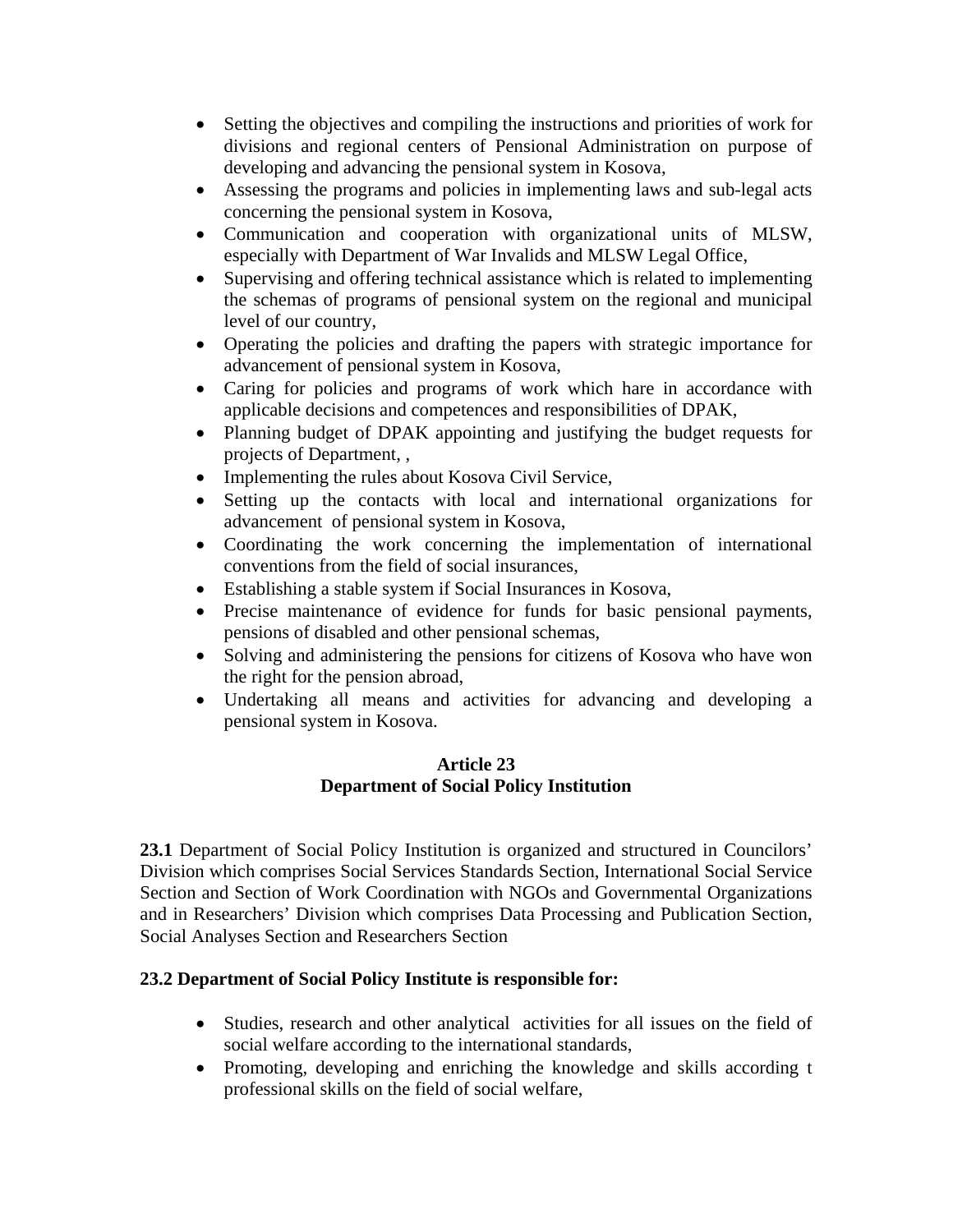- Research on the field of social and family services,
- Empowering the quality and increasing the professionalism of social welfare panel through trainings,
- Searching and researching the problems on a certain point of social and family services,
- Offering services and professional assistance to SWD and other institutions of social welfare,
- Promoting professional knowledge, skills and increasing the quality of work of relevant institutions of social welfare,
- Licensing and registering the professional experts who work in social and family services,
- Undertaking means and activities for advancing and developing the system of competences from social welfare.
- Publishing the manuals, analysis and reports of different research and studies from a social field.

# **Article 24 Department of Heroes' Families and War Invalids**

**24.1.** Department of Heroes' Families and War Invalids is organized and structured in Schemes Division which comprises Regional Offices Section, Registration Section, Decision Section and Medical Commission Section, the Rights' Realization Division which comprises Pensions' Payment Section, Special Rights Section and Complaints Section.

## **24.2. Department of Heroes' Families and War Invalids is responsible for:**

- Establishing and developing the active policies for a better welfare of invalids, heroes' families and other people who contributed during the last war,
- Taking care of institution for all categories of population who contributed in the last war of KLA,
- Coordinating duties from purview of Department in accordance with governmental and nongovernmental mechanisms which are interrelated with this field,
- Establishing a computer data base for potential users of pensions and war benefits of KLA,
- Administering, monitoring and managing the pensions of war and other benefits for war invalids, heroes families, war veterans, families of the disappeared, civil invalids of war and other categories of population who have contributed in KLA war,
- Administering and supervising the payment for pensions and other benefits of war,
- Organizing and supervising the work of medical commissions for appointing and assessing the level of invalidity for war invalids and war civil invalids.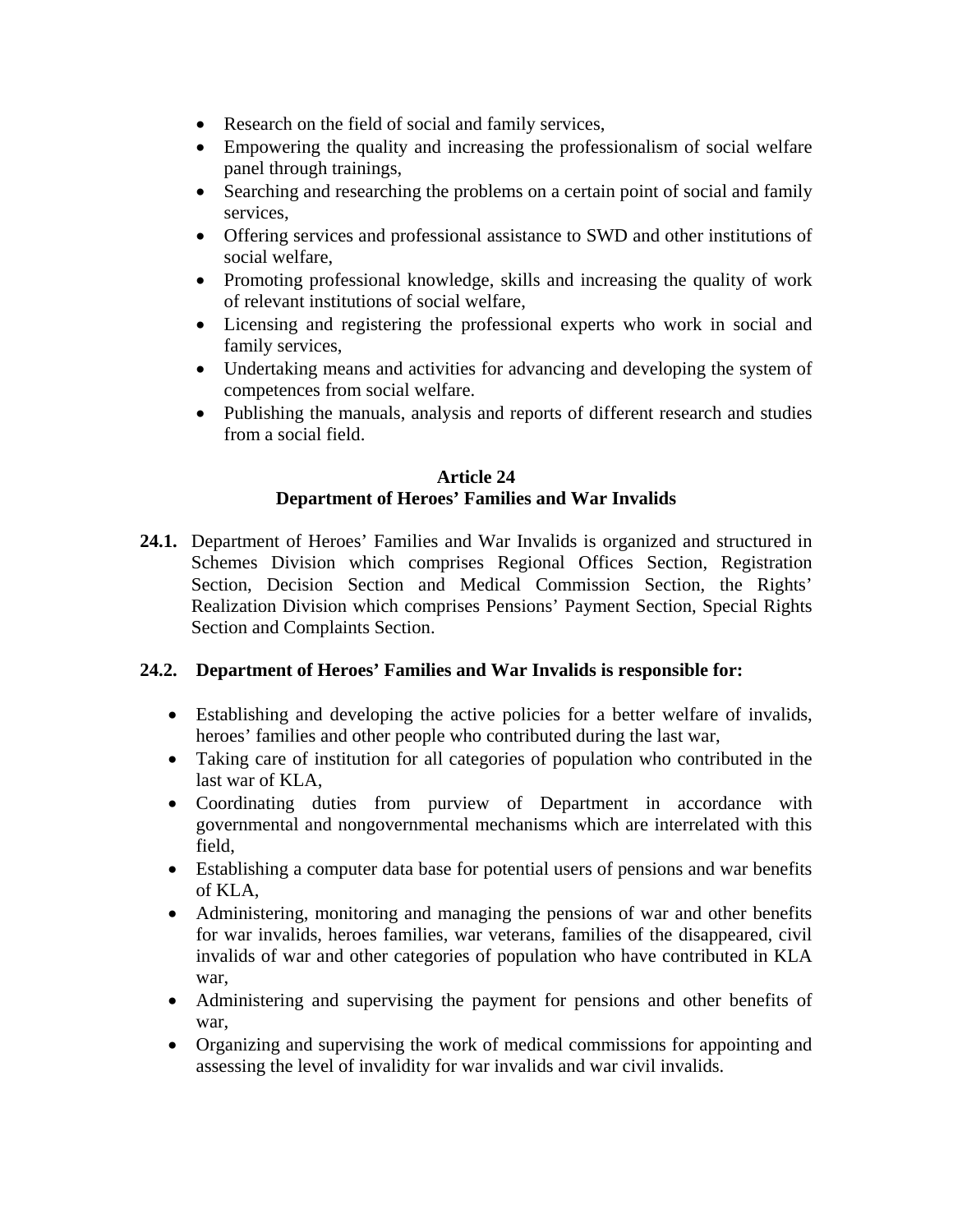- Reviewing and setting up according to the procedures of survey, on the quality of organ of first level of administration,
- Supervising the processes of implementation of Primary Legislation from this field.
- Searching for new opportunities for ensuring the donations in case there is a lack of funds,
- Arranging and cooperating the work with other departments of MLSW, especially with DPAK,
- Coordinating the activities with local power concerning the precaution and increase of welfare for war invalids of KLA, heroes' families and other people who contributed during the KLA war.

#### **Article 25 Public Procurement Department**

**25.1** Public Procurement Department is organized and structured in the Division for Furnishing and Services and Division for Managing the Procurement Works, where are included Special Projects' Section and Property Control Section and Stocktaking.

## **25.2 Public Procurement Department is responsible for:**

- Carrying out procurement activities in MLSW,
- Development of Activities that have to do with furnishing, working services, work with concession, projects contests etc.,
- Using public funds and other sources in a transparent, appropriate and efficient way,
- Using rational financial funds according to the requirements and procedures of procurement,
- Preparing the tendering documents and publishing them according to the rules of Procurement Law,
- Investigation, verification and evaluation of more valuable bids for MLSW in accordance with Procurement Law provisions,
- And for all other procurement activities, that should be in full accordance with Procurement Law provisions,

## **Article 26 Modifications and Supplements**

**26.1** Modifications and supplements to this Administrative Instruction can initiate Minister of MLSW through Permanent Secretary of MLSW.

## **Article 27 Implementation**